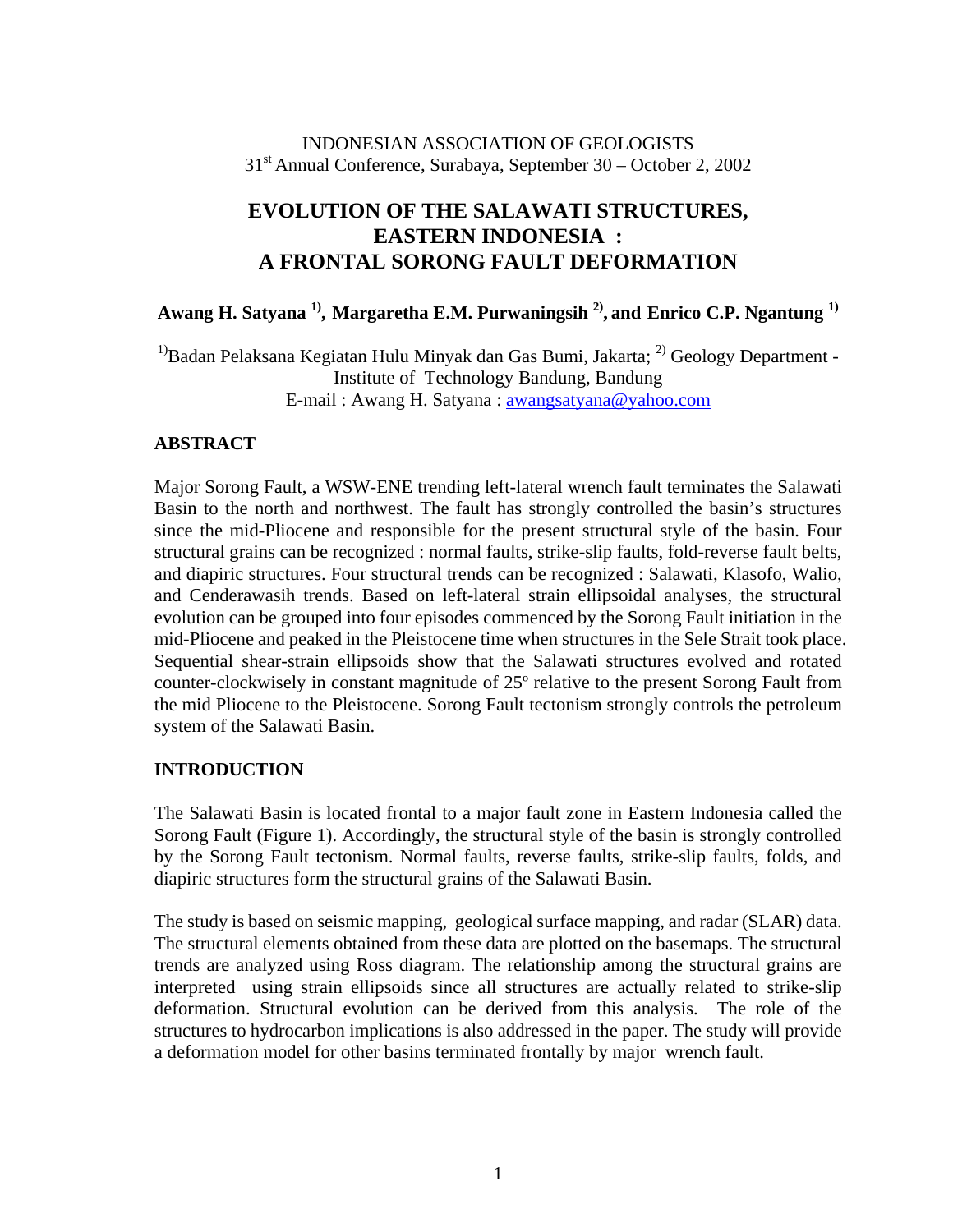

Figure 1 Location of the Salawati Basin in the regional tectonics of Eastern Indonesia.

#### **GEOLOGIC SETTING OF THE SALAWATI BASIN**

The Salawati Basin is an east - west trending foreland asymmetric basin located on the northern margin of the Indo-Australian Plate (Figures 1, 2). The deformed zone of the left-lateral Sorong Fault presently bounds the basin to the north and west. The basin is bordered to the south and east by uplifted Miocene carbonates of the Misool - Onin Geanticline and the Ayamaru Platform, respectively. The present dominant structural style of the basin is typified by normal faults trending southwest-northeast. Approaching the Sorong Fault, there are fold and fault belts which are parallel-subparallel to the Sorong Fault.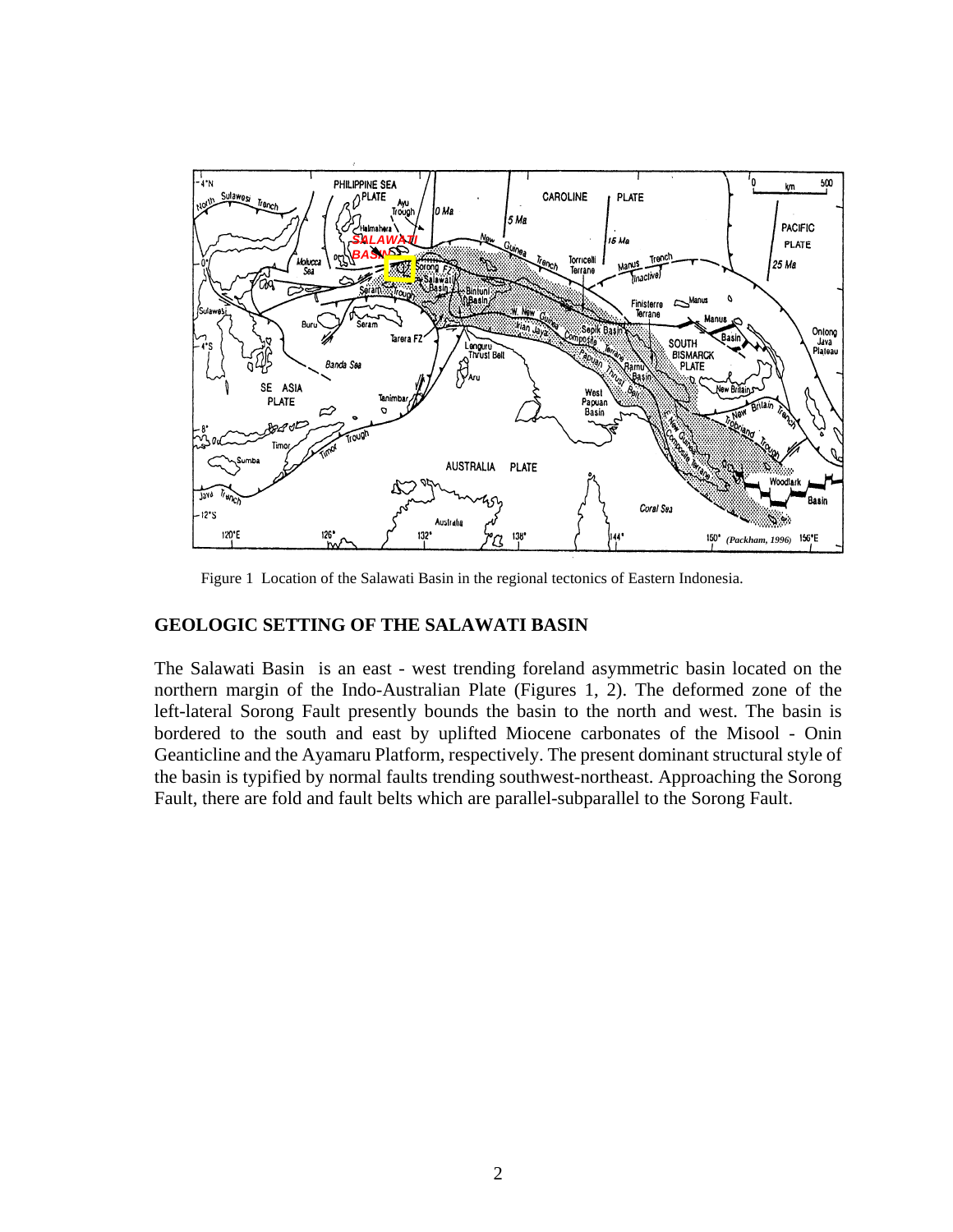

Figure 2 Geologic setting of the Salawati Basin as located at the northern margin of the Indo-Australian Plate and is frontal to the Sorong Fault Zone.

The Salawati Basin records the stratigraphic and tectonic history from the Palaeozoic to the Recent (Figure 3). The basin underwent a polarity reversal from tilting southward during the Paleozoic to early Pliocene to become tilting northward since the Late Pliocene. This reversal is related with the advent of the Sorong tectonism into the Salawati Basin. The pre-reversal basin's stratigraphy is composed of the Late Paleozoic Kemum and Aifam Groups, Mesozoic Tipuma and Kembelangan Group, and Early Tertiary to Mio-Pliocene Faumai, Sirga, Kais, Klasafet and Klasaman formations which regionally are included into the New Guinea Limestone Group. Thick Upper Klasaman sediments and the Sele molassic deposits compose the post-reversal stratigraphy.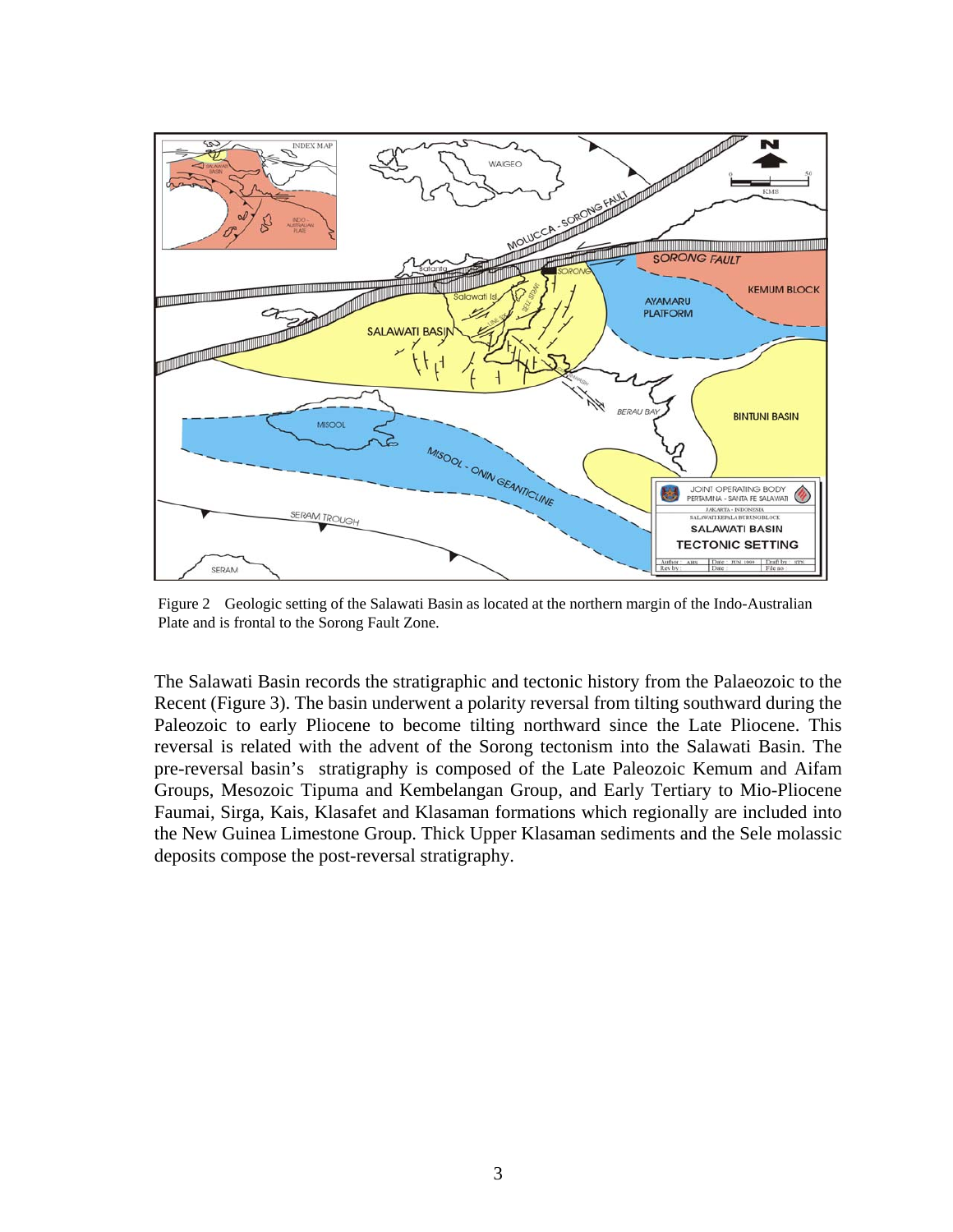

aft by /StrVD\Agus\GStra

Figure 4 Generalized stratigraphy of the Salawati Basin and significant structural and stratigraphic events.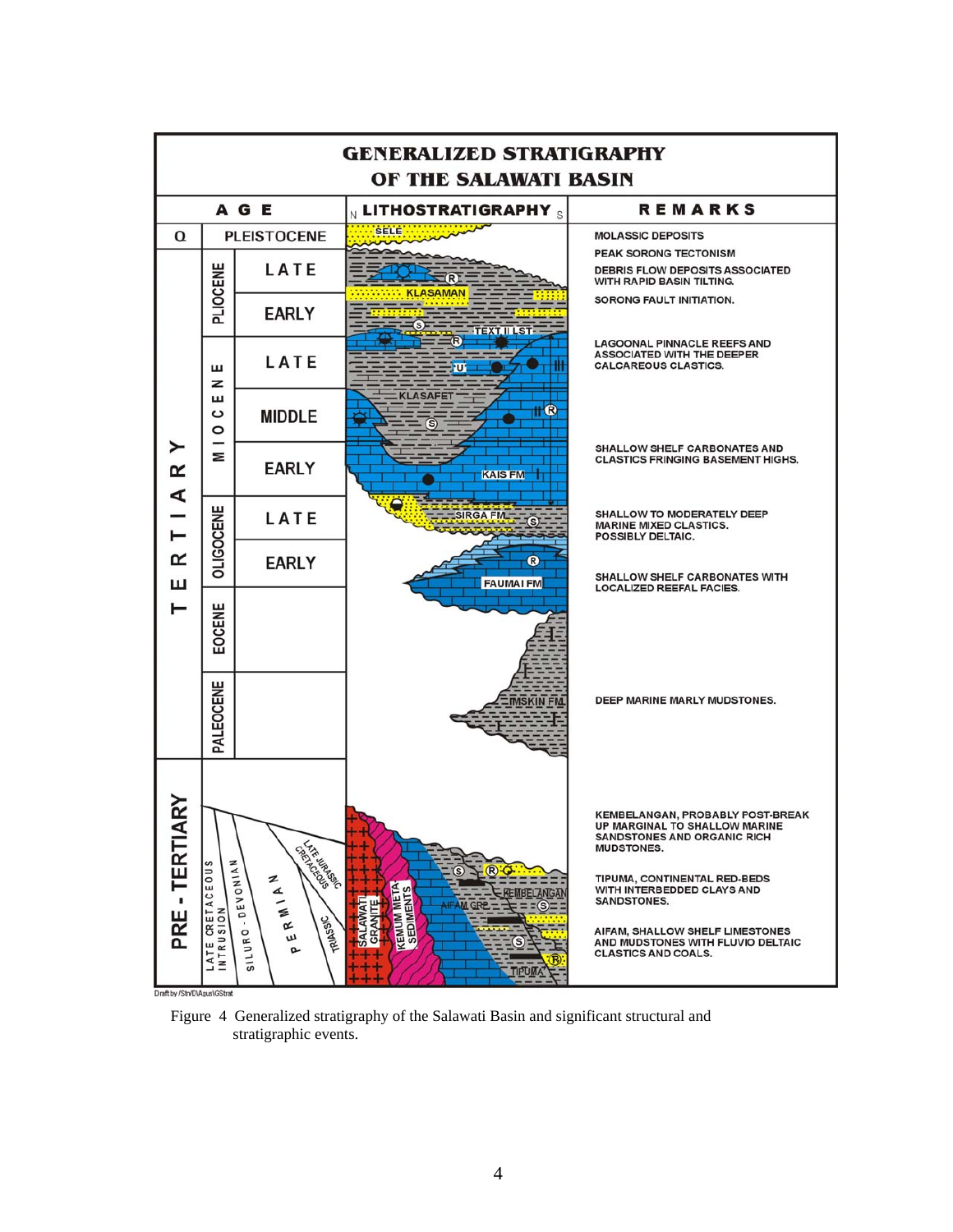## **SORONG FAULT TECTONISM**

Sorong Fault has strongly controlled the geology of the basin since the late Pliocene. The fault was responsible for the reversal of the basin polarity, subsidence of the basin depocenter to the north-northwest, the uplifting of the basin platform to the south-east-northeast, the rotation of the Salawati Island, the opening of the Sele Strait, the detachment of the Banggai-Sula mass, the emplacement of the Batanta-Waigeo erratic bodies, the generation of hydrocarbons, the development of compensating structures, and the deposition of Upper Klasaman and Sele clastics.

#### **A Megashear in Eastern Indonesia**

A great left-lateral strike-slip fault system trending E-W transects the northern coast of Irian Jaya and Papua New Guinea (Figure 1). This fault system is connected to the similar fault system in the vicinity of Banggai-Sula in Eastern Sulawesi making total length of 1900 kms (Hamilton, 1979; Hutchison, 1989, Packham, 1996). One thousand kilometers of the fault zone is submarine from the west of the Salawati Island to the narrow Sula Ridge. The remaining 900 kms is located in Irian Jaya and Papua New Guinea. In the vicinity of the Bird's Head, Visser and Hermes (1962) called this fault as the Sorong Fault system, named after Sorong town. This fault is part of a large global transcurrent zone that separates the westward moving Pacific oceanic (Caroline and Phillipine Sea) plate from the relatively stable Australian continental plate.

## **Geology of the Sorong Fault**

Although great in magnitude, the geology of the Sorong Fault zone is relatively poorly known. Various lineaments have been proposed as the main fault strands in this system (Charlton, 1996). Visser and Hermes (1962) proposed E-W river valley and ridges and stressed zones as evidences. The zone is characterized by a chaotic jumble of blocks of many kinds of rock units perhaps best be described as a huge tectonic breccia. Mylonitization of the rocks contained in the fault zone indicates considerable stress. The width of the zone varies between 4 and 10 kms; locally, however, the fault system may cover a much wider area. Froidevaux (1977) put the 8-13 km wide fault zone in the northern Salawati area, where a mixture of rocks of all kinds have been recognized in a disorderly assemblage.

Tjia (1973) and Hamilton (1979) recognized the Sorong Fault zone as a polymict melange terrain. Hamilton (1979) considered that the type strand of the fault system apparently is a belt of pre-Pliocene subduction melange, misidentified as a strike-slip fault, and the entire fault system within the Bird's Head may be a suture zone though it also have left-lateral slip. Any presently active strands of the Sorong Fault system must serve as transforms to the south ends of the subduction zones of Sangihe, Halmahera, and Phillipine Trench systems. Transcurrent fault movements in northern New Guinea are attributed to the continued westward movement of the Caroline/Phillipine Sea plate at a rate of 12.5 cm per year (125 kms per million years) relative to the Australian plate (Simandjuntak and Barber, 1996). **Age of the Sorong Fault Tectonism**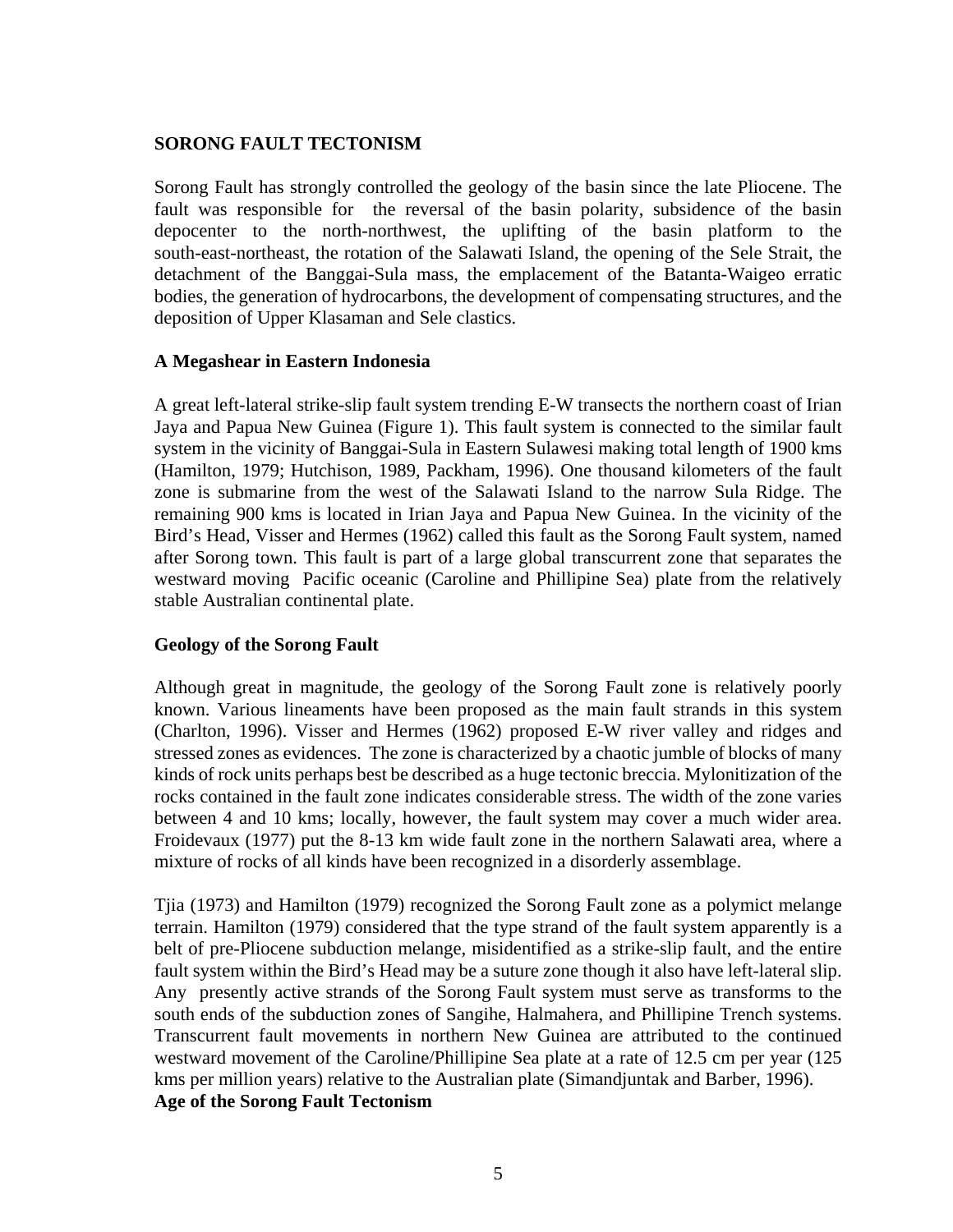A number of estimates have been made as to when the Sorong Fault zone became an active feature (Charlton, 1996). These include the Oligocene (Pigott et al., 1982), early Miocene (Tjia, 1973; Hall, 1997) *in* Charlton (1996), early-mid Miocene (Hamilton, 1979), post-mid Miocene (Visser and Hermes, 1962), late Miocene (Charlton, 1996), early Pliocene (Dow and Sukamto, 1984), and mid-Pliocene (Froidevaux, 1977). This study suggests mid-Pliocene to lower late Pliocene as the beginning of the Sorong Fault to strongly control the Salawati Basin. This is based on the seismic data (Satyana, 1999). The fault system is still active today. Some of the records of shallow earthquake activities along the transect of Eastern Sulawesi and Northern Irian Jaya may be related to the continued movement of this fault system. The earthquake focal solutions consistent with left-lateral strike-slip motion (Hutchison, 1989).

#### **STRUCTURES OF THE SALAWATI BASIN**

#### **Structural Grains**

Seismic, geologic, and radar data reveal that the Salawati Basin is intensively structurized (Figure 4). Normal faults dominate the structural style. The faults trend generally southwest-northeast and south southwest-north northeast and down to the north or west to which the present basin subsides.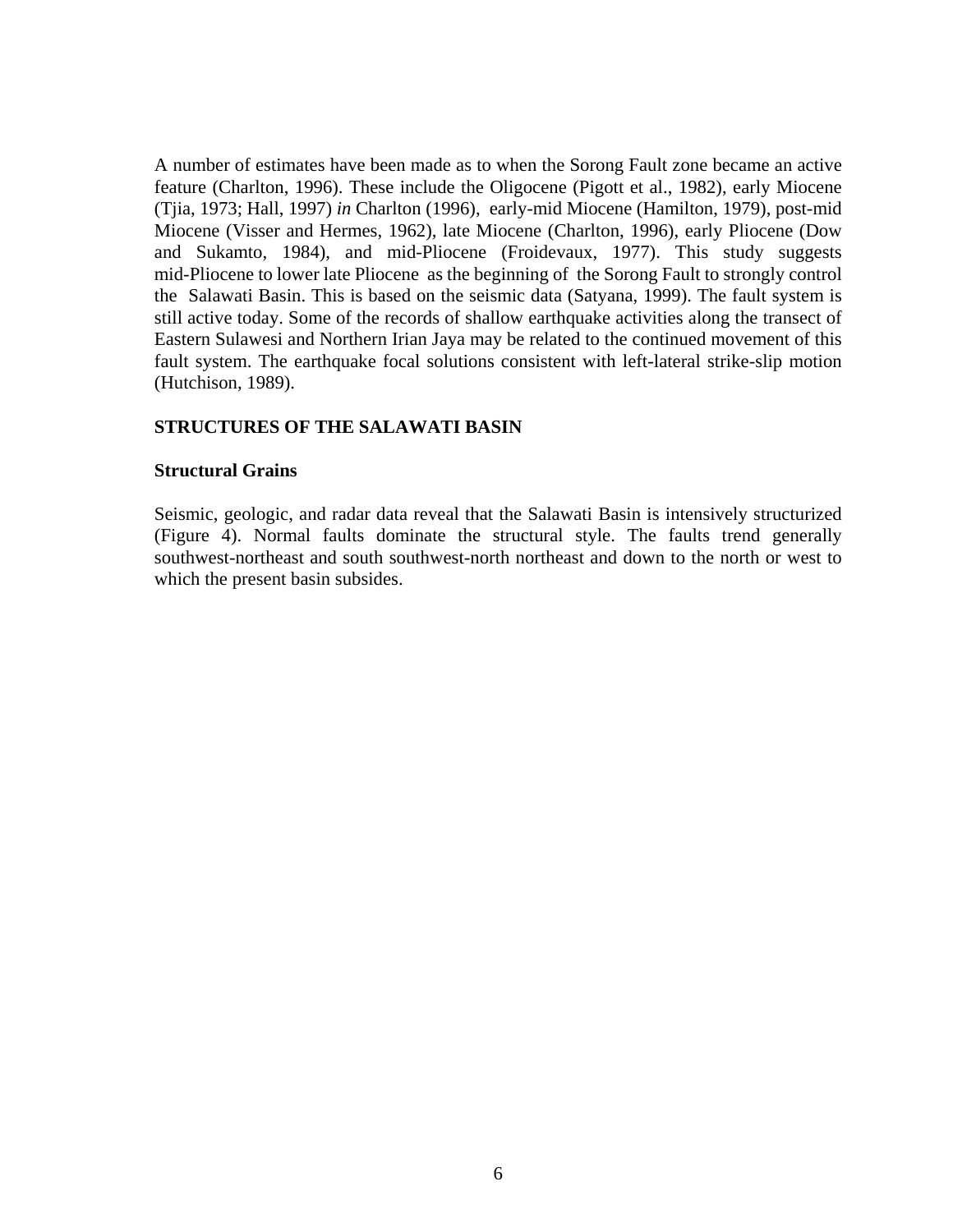

# **RECENT STRUCTURAL CONFIGURATIION**

Figure 4 Recent structural configuration and recognition of four structural trends.

Left-lateral Sorong Fault zone trending west southwest-east northeast forms the principal displacement zone and terminating the basin to the north. Synthetic left-lateral faults of "Line Six" and Salawati faults transverse the Salawati Island in southwest-northeast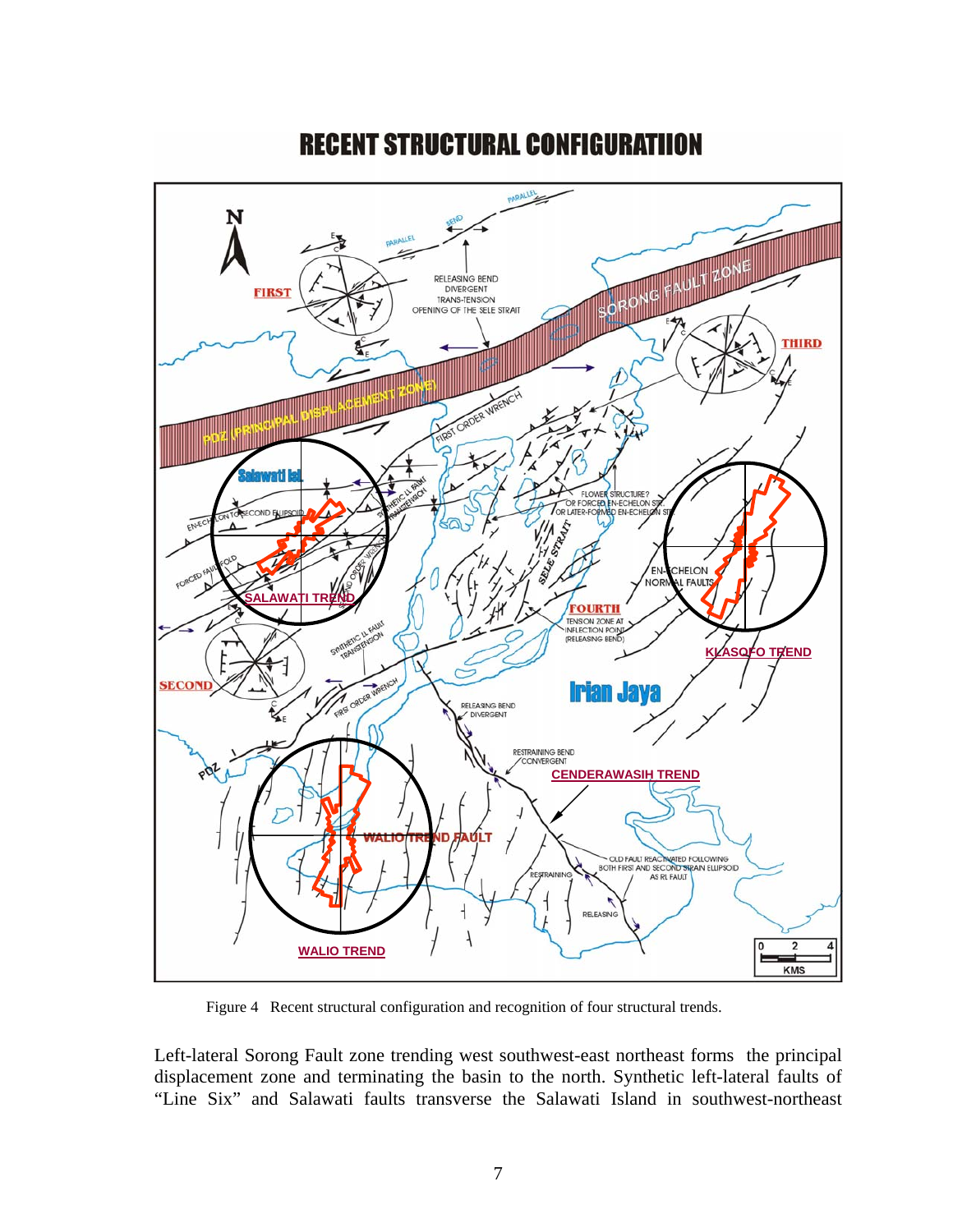direction. These faults conjugate to the Sorong Fault. The "Line Six" and Salawati faults also show a normal slip and partly have accommodated the basin subsidence to the north. Antithetic right-lateral Cenderawasih Fault trending northwest-southeast from the south Sele Strait southeastwards extending into the area close to the Bintuni Basin. This fault is considered originally as Late Paleozoic or Mesozoic fractures which was reactivated as dextral slip by the Sorong Fault tectonism.

In the North Salawati Island, the fold and reverse fault belts dominate the structural style. No significant folding is observed outside this area. The folds and reverse faults formed tight parallel belts trending west southwest-east northeast. The folds and faults formed as en echelon structures relative to the synthetic Salawati Fault. Seismic data reveal that the fold and reverse fault belts of the Northern Salawati Island occupy same places with the diapiric structures within the Upper Klasaman sediments. This may indicate a relationship between the formation of the folding and faulting with diapirism (Satyana and Setiawan, 2001).

## **Fault Trends**

Detail statistical analyses of fault trends (normal fault) have been recorded. Regional time structure map of top Kais horizon is the basic data for this analysis. Plot of fault trends is displayed through set of Ross diagrams. The length and trends of more than 750 identified fault traces have been measured. Based on statistical analyses, faults in the Salawati Basin can be grouped into four trends: (1) Salawati Trend, (2) Klasofo Trend, (3) Walio Trend, and (4) Cenderawasih Trend (Figure 4).

Salawati Trend-Faults are mainly located at the Salawati Island with its northeast (Sele Strait) and southwest offshore. There are 123 fault traces (16 %) identified in this area with average trend of 55° NE (SW - NE trend). Klasofo Trend-Faults are located at the mainland of the Bird's Head. There are 199 faults (26 %) identified in this area with average trend of 30° NE (SSW – NNE trend). Walio Trend-Faults are located at the southern basin area. There are 360 faults (48 %) identified in this area with average trend of  $10^{\circ}$  NE (N – S trend). Average trend of these three trends is  $20 - 30^{\circ}$  NE (SSW – NNE trend). These trends are en echelon in their direction relative to the Sorong Fault zone (75° NE or WSW – ENE), then it can be expected that the Walio-, Klasofo-, and Salawati- faults are related to the Sorong Fault. They were formed as en echelon extension fractures or synthetic extension fractures conjugates of the Sorong Fault.

There are faults identified both from surface and seismic mapping with trends opposite to these trends. Based on the regional data, these faults are expected to be old faults and called the Cenderawasih Trend. These faults are dominantly reactivated while still maintaining the original trends. There are 72 (10 %) faults identified as old faults with average trend of 125° NE (NW – SE trend). Within the setting of the Sorong Fault tectonism, these faults may be reactivated as antithetic extension fractures.

#### **Evolution of the Structures**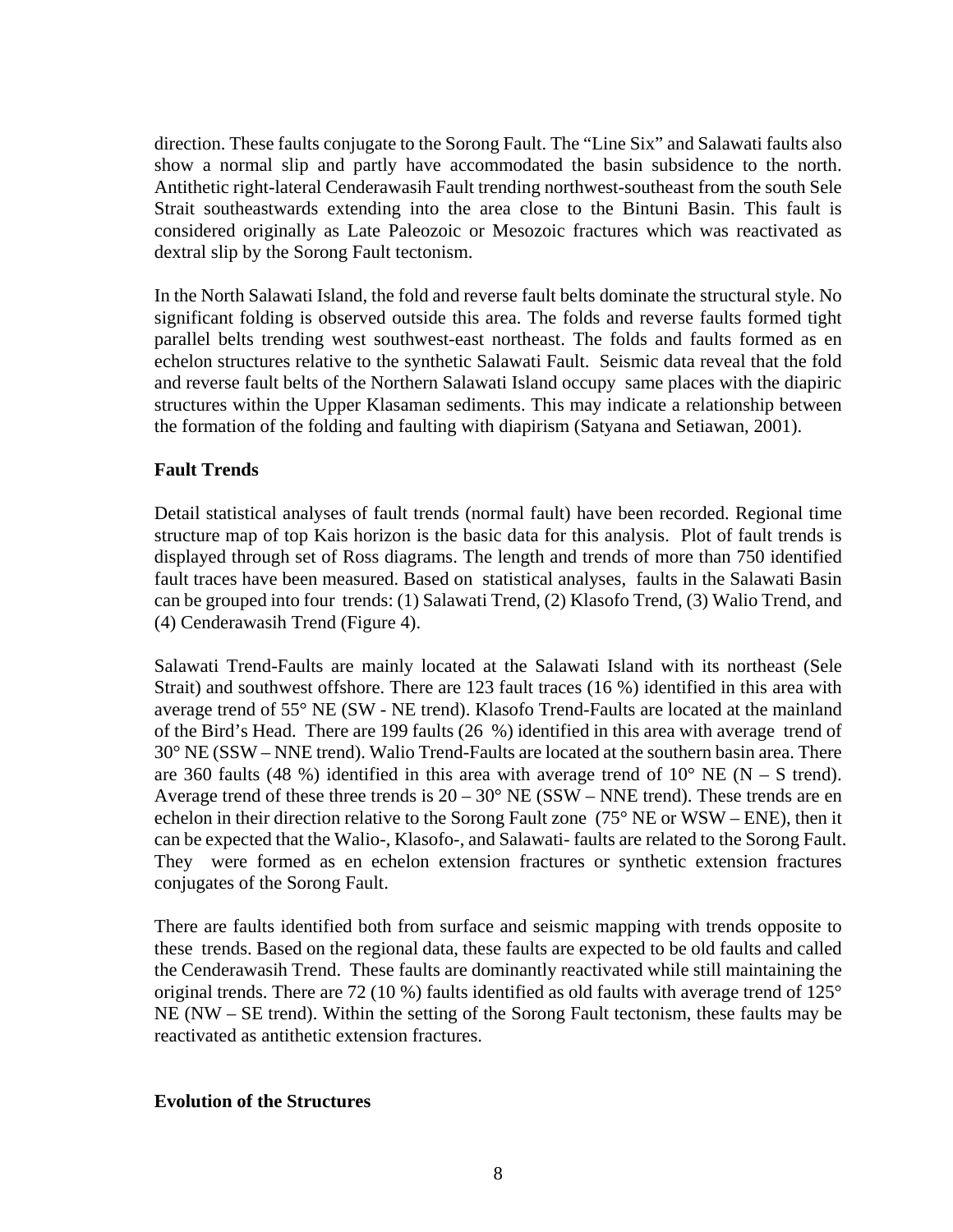All structures within the Salawati Basin relate with the Sorong Fault tectonism. They developed as associated structures of wrench tectonics. Being connected with the Sorong wrenching/strike-slip faulting, understanding on the origin and evolution of the Salawati structures is conducted using strain ellipsoid principle (Harding, 1974; Lowell, 1985). A strain ellipsoid accommodates wrench assemblage consisting of principal strike-slip fault, synthetic strike-slip fault, antithetic strike-slip fault, en echelon folds, normal fault, and thrust or reverse fault. The strain ellipsoids provide the kinematics on the origin of the structures.

Based on the Sorong Fault tectonism, four stages of structural evolution/development can be recognized. Seismic data show that the structurization took place after the mid-Pliocene. The chronology of the deformation is sequential from the mid-Pliocene to the Pleistocene. All major strike-slip faults in the Salawati Basin (Sorong, Salawati, "Line Six", Cenderawasih, Sele Faults), seismically, have characteristics of wrench fault assemblage as outlined by Wilcox *et al.* (1973), Harding and Lowell (1979), Harding (1985), and Harding (1990). The structures associated with wrench faults are more diverse than those of any other style and include most elements that are fundamental to other styles. Wrench assemblages have both compressional and extensional features.

#### *Mid-Pliocene Time*

The first stage of evolution took place when the main Sorong Fault dissected the northern margin of the Salawati Basin at about 3.5 Ma (mid-Pliocene time) (Figure 5). The Sorong Fault acted as the principal displacement zone. Within this period, SSW-NNE trending normal faults (Klasofo Trend-faults) were formed as extension fractures of the Sorong Fault. Significant normal faults such as the Salawati and "Line Six" Faults were formed as WSW-ENE trending synthetic left-lateral strike-slip faults relative to the Sorong Fault. These faults developed a stress couple between normal and wrench slips (Salawati Trend-faults). All formations up to the Lower Klasaman were affected by these structures.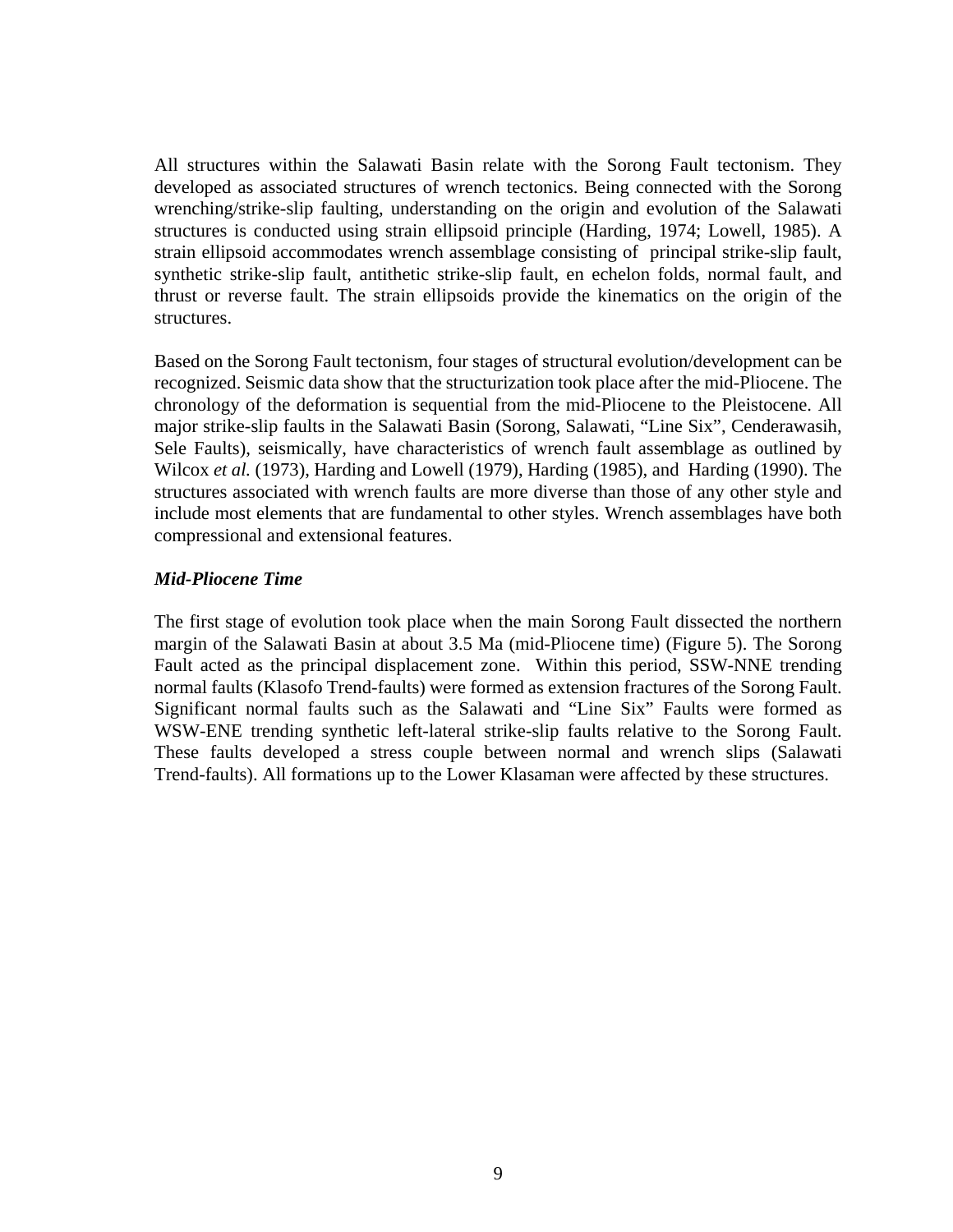

Figure 5 The initiation of the Sorong Fault in the mid-Pliocene and associated structures formed by the tectonism.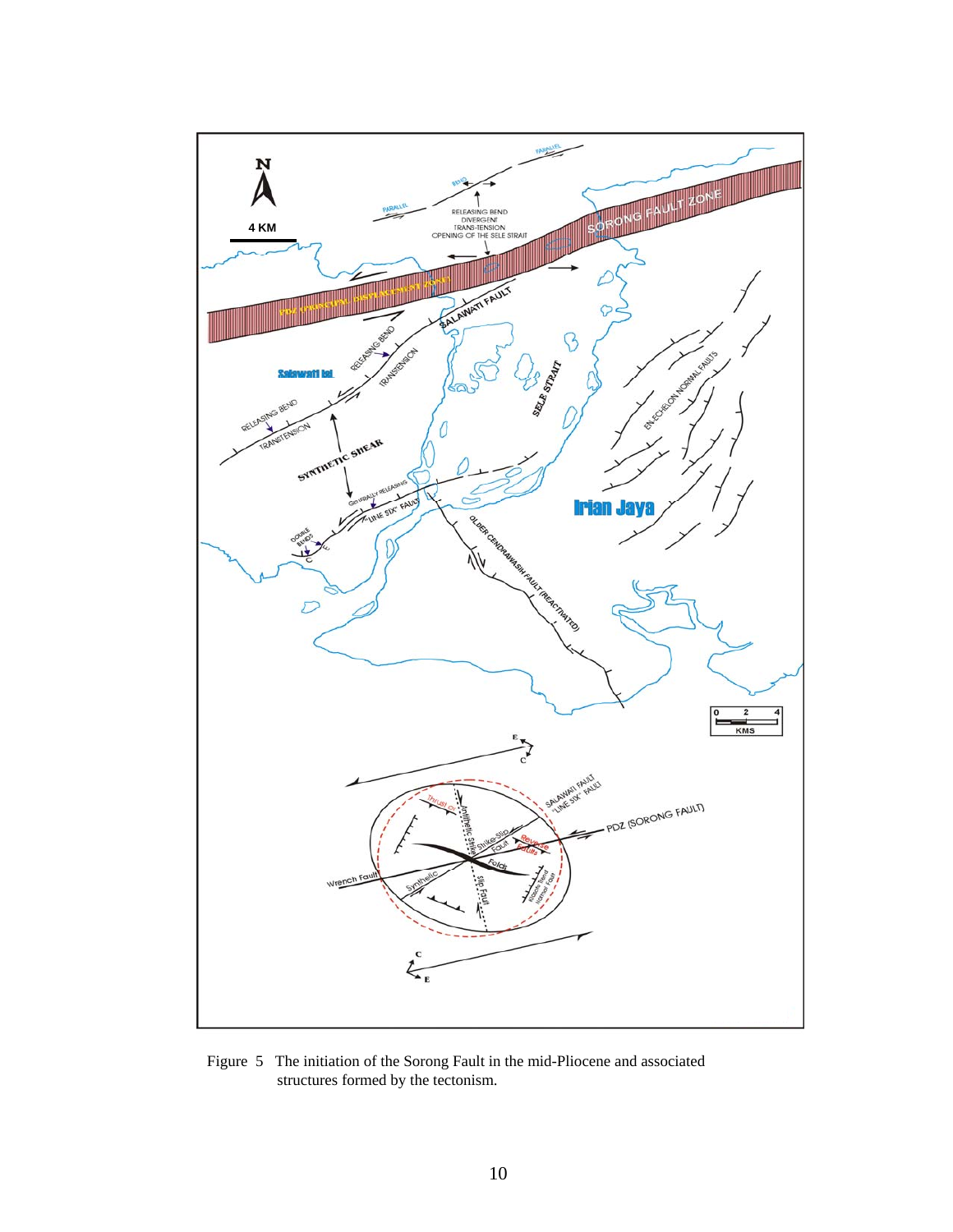#### *Late Pliocene Time*

The second stage of structural evolution developed when the "Line Six" and the Salawati Faults acted as the principal displacement zones at the Late Pliocene time (Figure 6). Synthetic left-lateral strike-slip faults of the East Salawati and Sele Strait Faults, trending SW-NE to SSW-NNE, were developed in this period. North-south trending normal faults developed in the southern basin (Walio Trend-faults). En echelon folds and reverse faults trending east-west were formed around the Salawati Fault thin-skinnedly deforming the Upper Klasaman sediments resulting in the North Salawati Fold and Fault Belts. These belts were closely related with diapiric structures. Old Cenderawasih Fault was effectively reactivated during this period as dextral slip of antithetic strike-slip fault.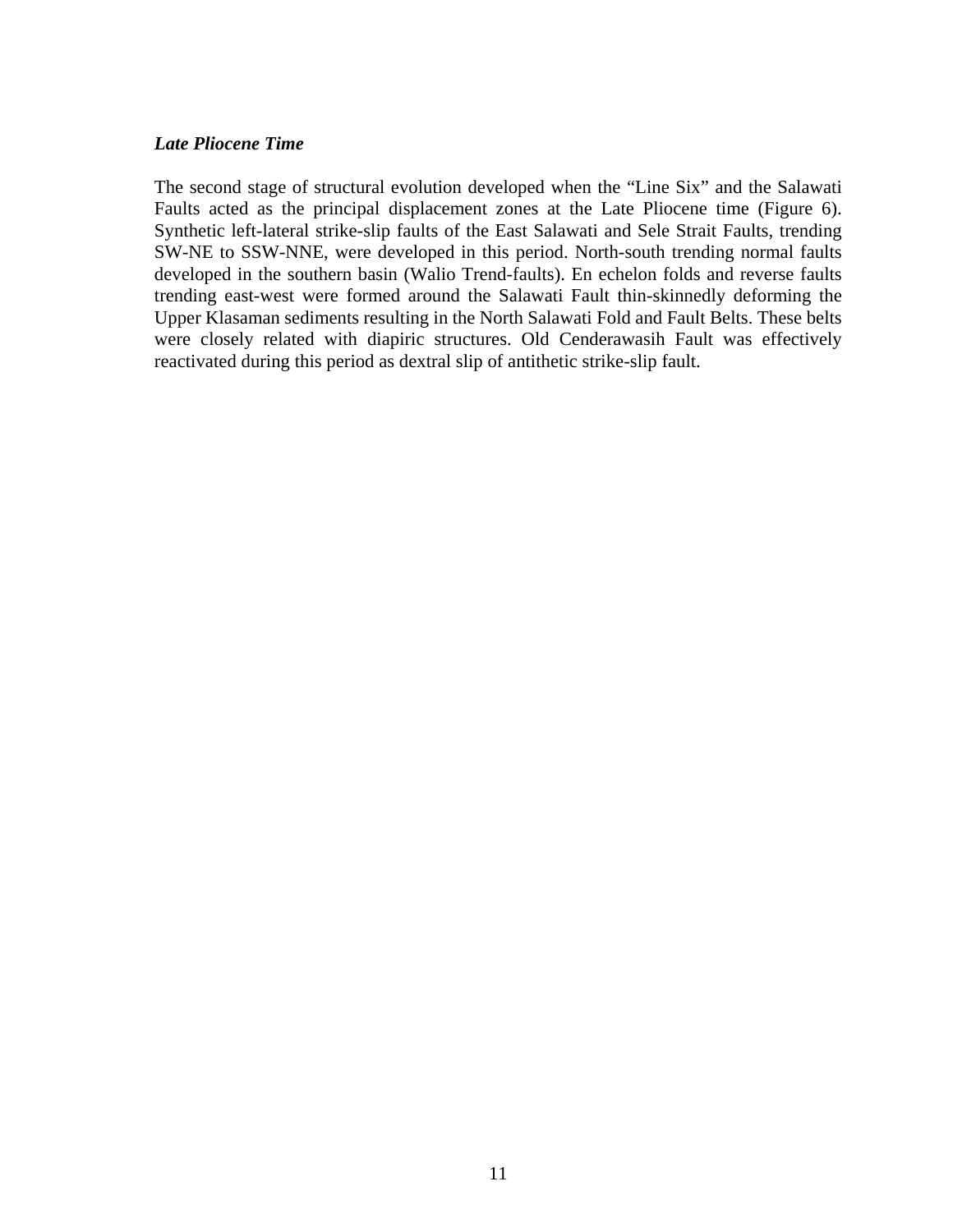

Figure 6 Structures formed in the Late Pliocene when the Salawati and "Line Six" Faults acted as the principal displacement zones.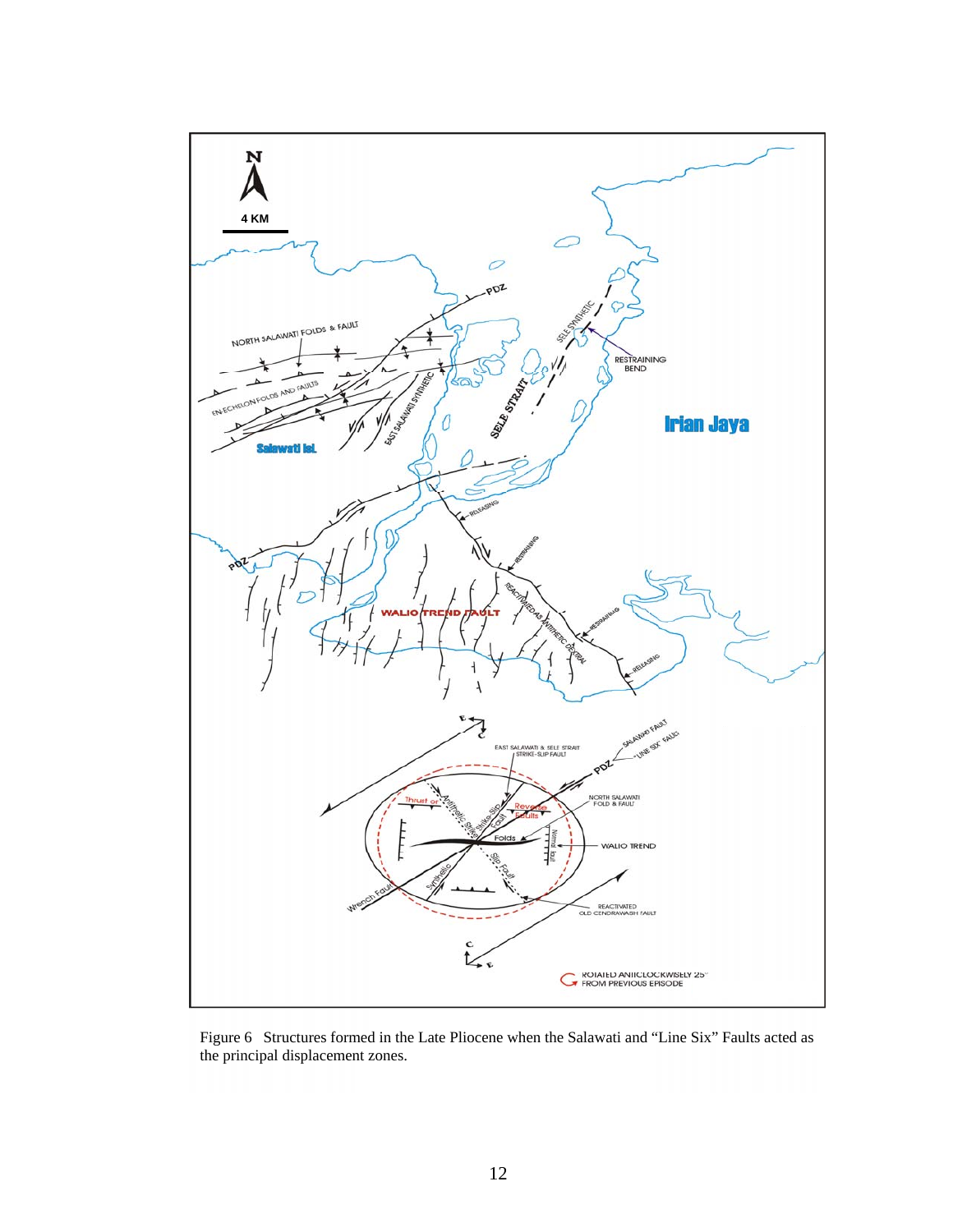#### *Plio-Pleistocene Time*

The third stage occurred in the Plio-Pleistocene time within the Sele Strait area where Upper Klasaman sediments obtain their maximum thickness (Figure 7). The Sele Strait Fault acted as the principal displacement zone. Folds and reverse faults occurred at the Upper Klasaman sediments and developed as either en echelon or flower structures relative to the Sele Strait Fault. The structures express as upward-spreading fault zone, whose elements usually have reverse separations. Convergent wrenching developed in the northern Sele Strait. Development of flower structures is enhanced where the strike slip is accompanied by components of convergence and where the rocks are highly mobile.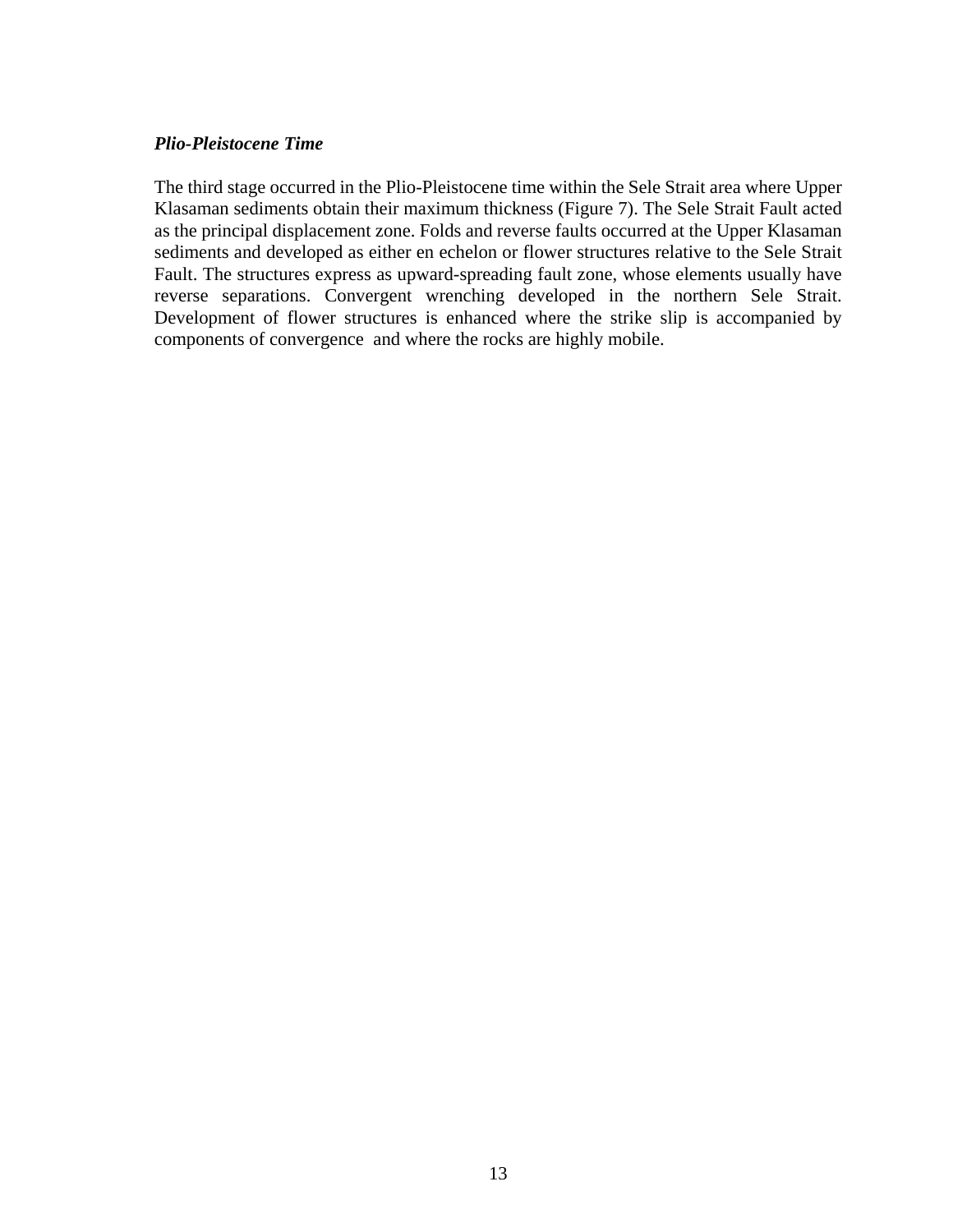

Figure 7 Structures formed in the Plio-Pleistocene when the Sele Fault acted as the principal displacement zones and there wa structural merging in the southern principal displacement zones and there wa structural merging in the Sele Strait.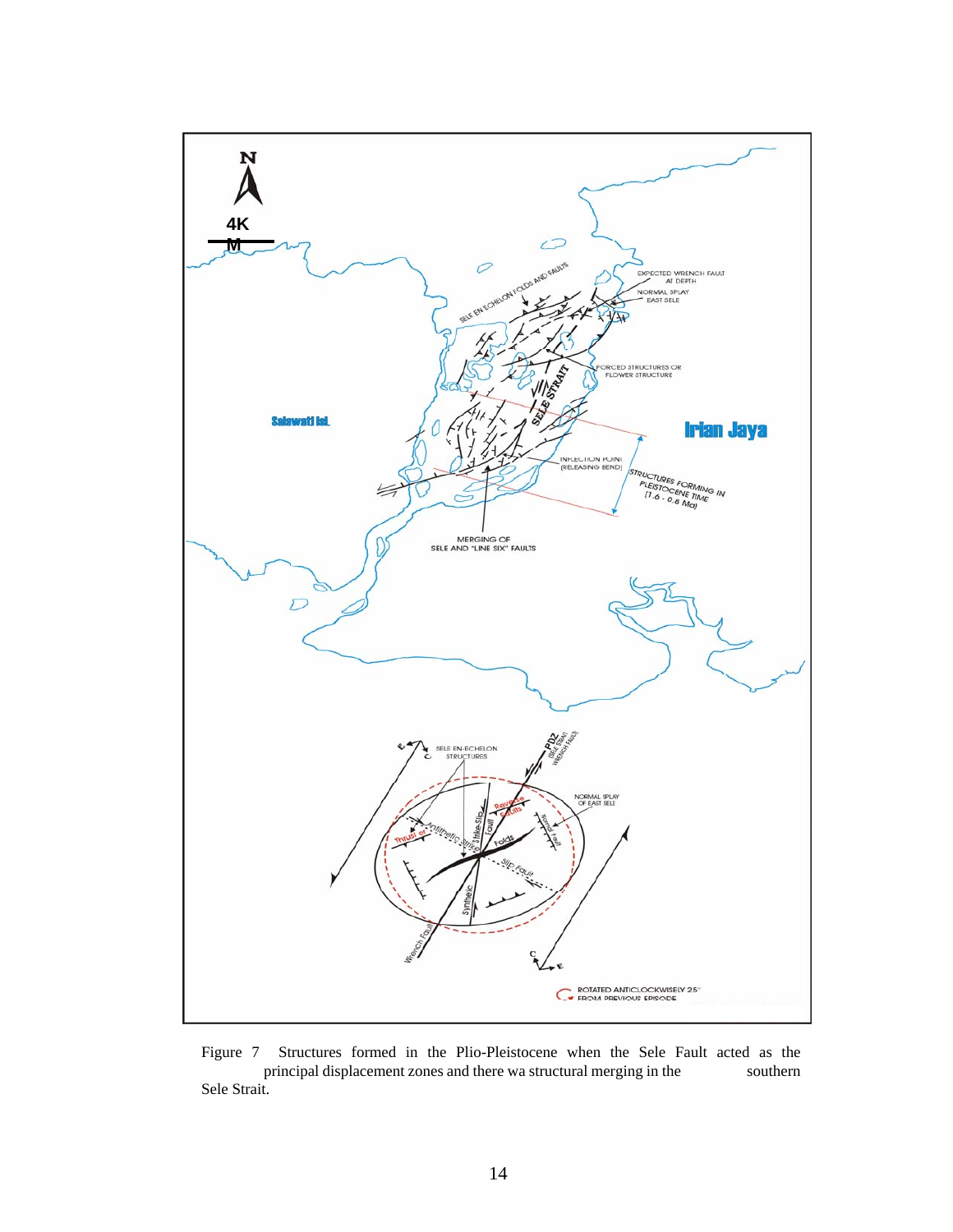#### *Pleistocene Time*

The fourth stage of structural evolution occurred in the South Sele Strait area in Pleistocene time when the Sele Strait sinistral wrench fault propagated southwestward and eventually merged with the eastern sector of the "Line Six" normal-wrench fault (Figure 7). The merging of the two large faults developed an inflection point of releasing bend (fault' trends change from SSW to WSW forming inflection angle of 120°) and has resulted in divergent wrenching where normal faults developed. "Negative" flower structures have also been observed at the Upper Klasaman and consist of shallow sags overlying upward-spreading strike- slip faults with normal separations.

The development from the first stage to the fourth stage shows a counter-clockwise rotation of the strain ellipsoids in constant magnitude (25°) relative to the present Sorong Fault (Figure 4). This indicates that all Salawati structures are related with the Sorong Fault tectonism.

## **PETROLEUM IMPLICATIONS**

Structural evolution of the Salawati Basin have strongly controlled the petroleum system of the basin. The basin tilting caused the maturation of the source rocks. The structural noses and faults have become the conduits for hydrocarbon migration. Folding and faulting formed traps.

#### **Focused Migration by Regional Noses**

Seismic mapping at the top of Kais level shows the presence of parallel regional structural noses trending NW-SE and east-west connecting the updip areas in the southern and eastern regions with the basin's subsiding kitchen in the northwestern areas. The rotation and translation of the Salawati Island is expected to be responsible for the formation of this unique structural elements (Satyana, 1999). These regional noses have caused the focused hydrocarbon migration taking place in the Salawati Basin (Satyana *et al*., 2000). Structural morphology strongly controls migration pathways. Fluid will concentrate in the crestal zones (structural noses) at the steepest slopes of the structural morphology. Primary and secondary oil migrations which tend to disperse oil along the flanks of the basin will be counteracted by the presence of broad regional structural noses extending from trap into the kitchen. All existing fields and discoveries within the Salawati Basin are located at or related with these noses. On the other hand, many the dry wells are located in the areas beyond these noses.

## **Faults as Conduits for Migration**

Faulting influences source-to-trap migration. Tensional fractures developed in the crestal zones of anticline structures may allow migration of petroleum. Structural studies showed that the Salawati Basin is intensively faulted. The development of the main fault system and major basin subsidence occurred during the Pliocene. Plio-Pleistocene oil generation and migration is interpreted from the thermal modeling and therefore, migration of hydrocarbons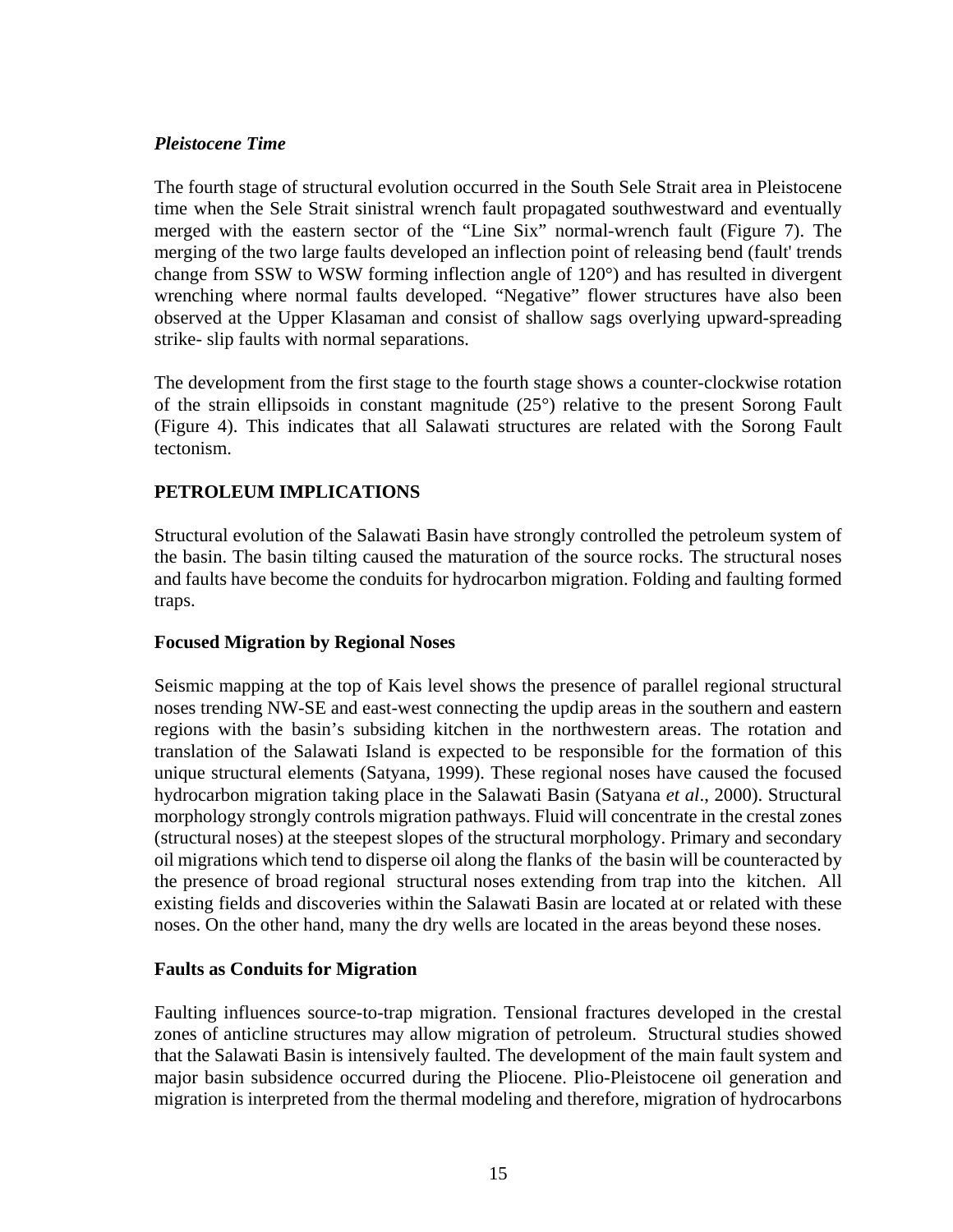mostly would be post-faulting. The distribution of oil accumulations in the Salawati Basin is best explained by migration into and through the present day structural framework.

Almost all of the oil fields within the Salawati Basin are connected with the downdip kitchen by normal faults suggesting that faults and fractures in the Salawati Basin are the avenues for secondary hydrocarbon migration. These faults generally trend parallel with the migration through regional noses. In this matter, the faults have enhanced the migration flows. Conversely, faults trending perpendicular to the regional noses will tend to block hydrocarbon migration. The north-south Walio Trend-faults will enhance the migration, whereas the Salawati and the Klasofo Trend-faults tend to block hydrocarbons (Figure 8).



Figure 8 Implication of Salawati fault trends to hydrocarbon migration

Vertical migration through faults from deep sources to shallow reservoirs also occurs in the southern Salawati Basin. In this area, the Jurassic sources have been mature and within the gas window. Gas geochemistry study shows that the gas accumulated in Kais reservoirs at several discoveries like those at Maniwar, Lao-Lao, and Walio are not sourced by the Kais/Klasafet sources but by the underlying pre-Tertiary sources. This will need normal faults as hydrocarbon conduit.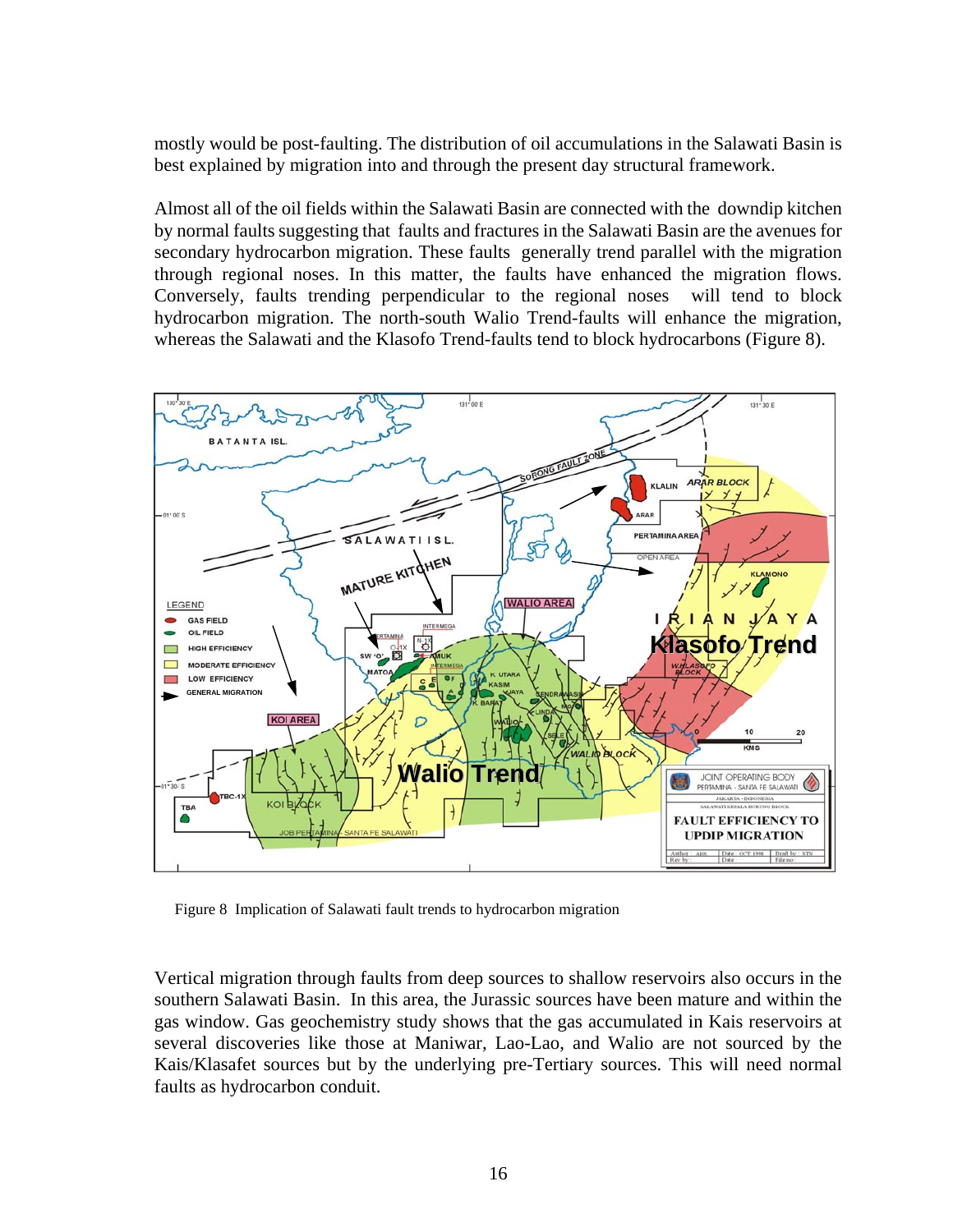## **Structural Trap Formation**

The Matoa Field at the Salawati Island is a significant evidence that the structure has played important role for the formation of hydrocarbon trapping. The Matoa Field formed at an antithetic splay of the down to the north "Line Six" normal fault. Other possible structural trap formations are within the Sele Strait area and related with the wrench deformation. The trap occurs as either flower structures or en echelon structures at the level of Intra-Klasaman sands (Upper Klasaman Formation) of the Sele Strait. In the north Salawati Island, traps related with the diapirism are indicated (Satyana and Setiawan, 2001).

## **CONCLUSIONS**

- All Neogene structures in the Salawati Basin are due to the Sorong Fault tectonism which initially influenced the basin in mid-Pliocene time and strongly controlled the basin's deformation during the Late Pliocene.
- Present structural style of the Salawati Basin is dominated by normal faults trending SSW-NNE forming as extension fractures conjugates to the Sorong Fault. In addition to this, are synthetic left-lateral faults ("Line Six", Salawati, Sele Faults), antithetic right-lateral fault (Cenderawasih Fault), and thin skinned-fault and fold belts in the north Salawati Island which associated with the diapirism.
- Structural trends were examined and show the close relationship with the Sorong Fault tectonism. The four structural trends are Salawati, Klasofo, Walio, and Cenderawasih Trends.
- The evolution of Salawati structures, based on strain ellipsoidal analyses, can be divided into four stages of development : (1) Sorong Fault period in mid-Pliocene time (2) "Line Six" - Salawati Faults period in Late Pliocene time, (3) Sele Fault period the Plio-Pleistocene time, and (4) South Sele Strait period in Pleistocene time. The development from the first stage to the fourth stage shows a counter-clockwise rotation of the strain ellipsoids in constant magnitude of 25° relative to the present Sorong Fault. This indicates that all Salawati structures are related with the Sorong Fault tectonism.
- Sorong Fault deformation has strongly controlled the petroleum system of the Salawati Basin. It has played roles on : (1) focused hydrocarbon migration by regional noses, (2) enhancement of migration by faults paralleling the nose's trends, and (3) trap formation associated with antithetic splay of normal faults, wrench deformation, and diapirism. Integrated understanding of the basin's structure plays a significant role for petroleum exploration.

## **ACKNOWLEDGMENTS**

The paper is a summary of structural studies conducted by the first author when he joined the JOB Pertamina-Santa Fe (now Petrochina) Salawati in 1997-2000. Seismic mapping formed the backbone of these studies and we thank all geophysicists who have mapped and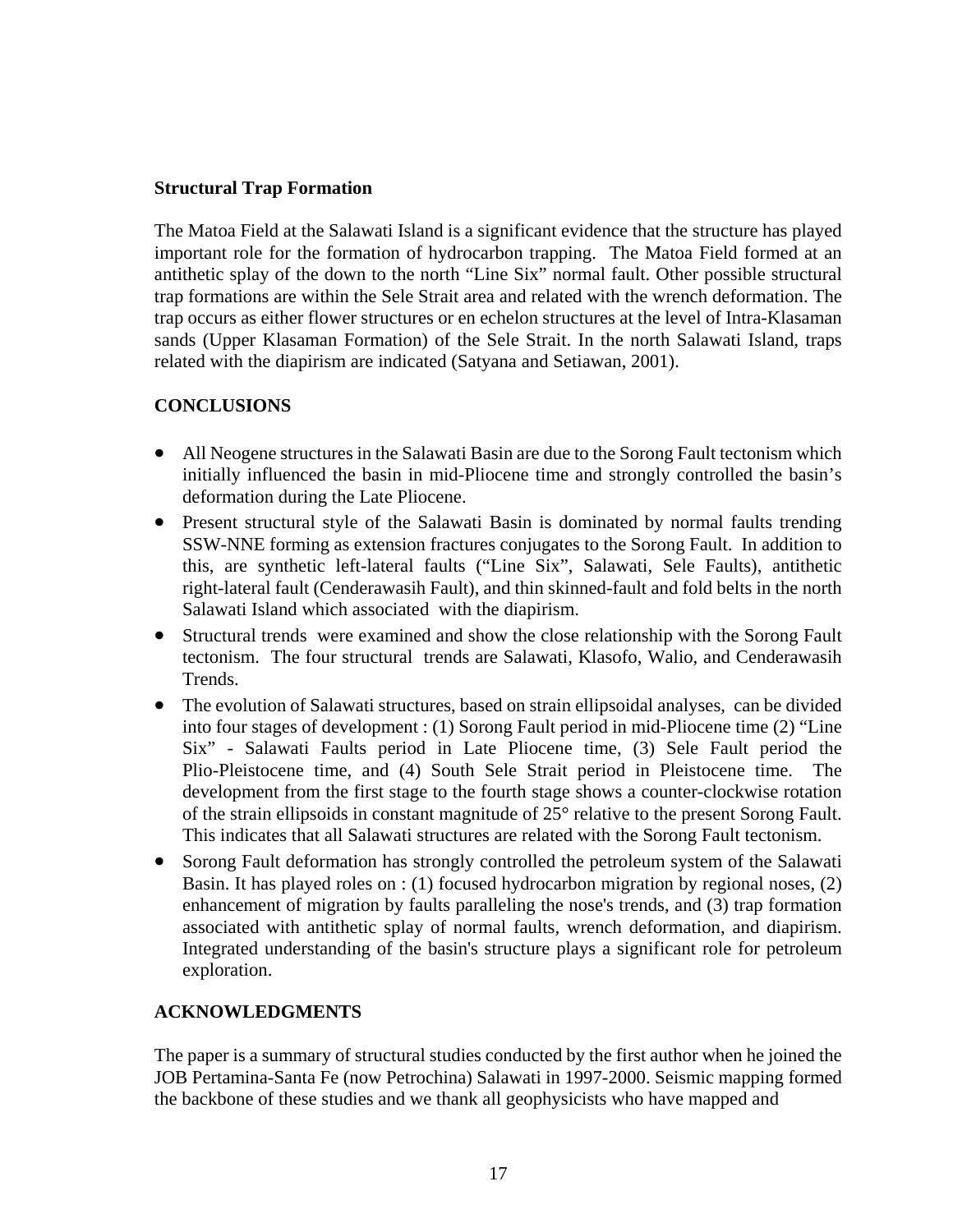remapped the basin, especially are : Isnaini, Mimi, Isjmiradji, and Yanto Salim. The figures presented in this paper were drafted by Sartono and Sugiri. Exploration Dept. of Badan Pelaksana Kegiatan Usaha Hulu Migas supports the publication of this paper.

#### **REFERENCES**

- Charlton, T.R., Correlation of the Salawati and Tomori Basins, Eastern Indonesia : a constraint on left-lateral displacements of the Sorong fault zone *in* Hall, R. and Blundell, D. (eds), *Tectonic Evolution of Southeast Asia*, Geological Society Special Publication, no. 106, p. 465-481, 1996.
- Dow, D.B. and Sukamto, R., Late Tertiary to Quaternary tectonics of Irian Jaya, *Episodes*, vol. 7, no. 4, p. 3-9, 1984.
- Froidevaux, C.M., Tertiary tectonic history of the Salawati area, Irian Jaya, Indonesia : *Proceedings IPA 6th annu. conv*., p. 199-220, 1977.
- Hall, R., Cenozoic tectonics of SE Asia and Australasia *in* Howes, J.V.C. and Nobble, R.A. (eds), *Proceedings IPA Petroleum Systems of SE Asia and Australasia Conference*, Jakarta, Indonesia, May 1997, Indonesian Petroleum Association, Jakarta, p. 47-62, 1997.
- Hamilton, W., *Tectonics of the Indonesian region, United States Geological Survey Professional Paper no. 1078*., United States Geological Survey, Denver, 1979.
- Harding, T.P. and Lowell, J.D., Structural styles, their plate-tectonic habitats, and hydrocarbon traps in petroleum provinces : *American Association of Petroleum Geologists Bulletin*, v. 63, p. 1016-1058, 1979.
- Harding, T.P., Petroleum traps associated with wrench faults : *American Association of Petroleum Geologists Bulletin*, v. 58, p. 1290-1304, 1974.
- Harding, T.P., Seismic characteristics and identification of negative flower structures, positive flower structures, and positive structural inversion : *American Association of Petroleum Geologists Bulletin*, v. 69, p. 582-600, 1985.
- Harding, T.P., Identification of wrench faults using subsurface structural data : criteria and pitfalls : *American Association of Petroleum Geologists Bulletin*, v. 74, p. 1590-1609, 1990.
- Hutchison, C.S., *Geological evolution of Southeast Asia*, Clarendon Press, Oxford, 1989.
- Packham, G., Cenozoic SE Asia : reconstructing its aggregation and reorganization *in* Hall, R. and Blundell, D. (eds), *Tectonic Evolution of Southeast Asia*, Geological Society Special Publication, no. 106, p. 123-152, 1996.
- Satyana, A.H., Salawati Basin polarity reversal and rotation of Salawati Island, Irian Jaya : controls of Sorong tectonism and implications on petroleum system and new hydrocarbon reserves, *Prosiding Lomba Karya Tulis Kelompok Eksplorasi Pertamina EP*, 27-28 Oktober 1999, p. 9-38, 1999.
- Satyana, A.H., Salim, Y., and Demarest J.M., Significance of focused hydrocarbon migration in the Salawati Basin : controls of faults and structural noses : *Proceedings IPA 27th annu. conv*., p. 513-530, 2000.